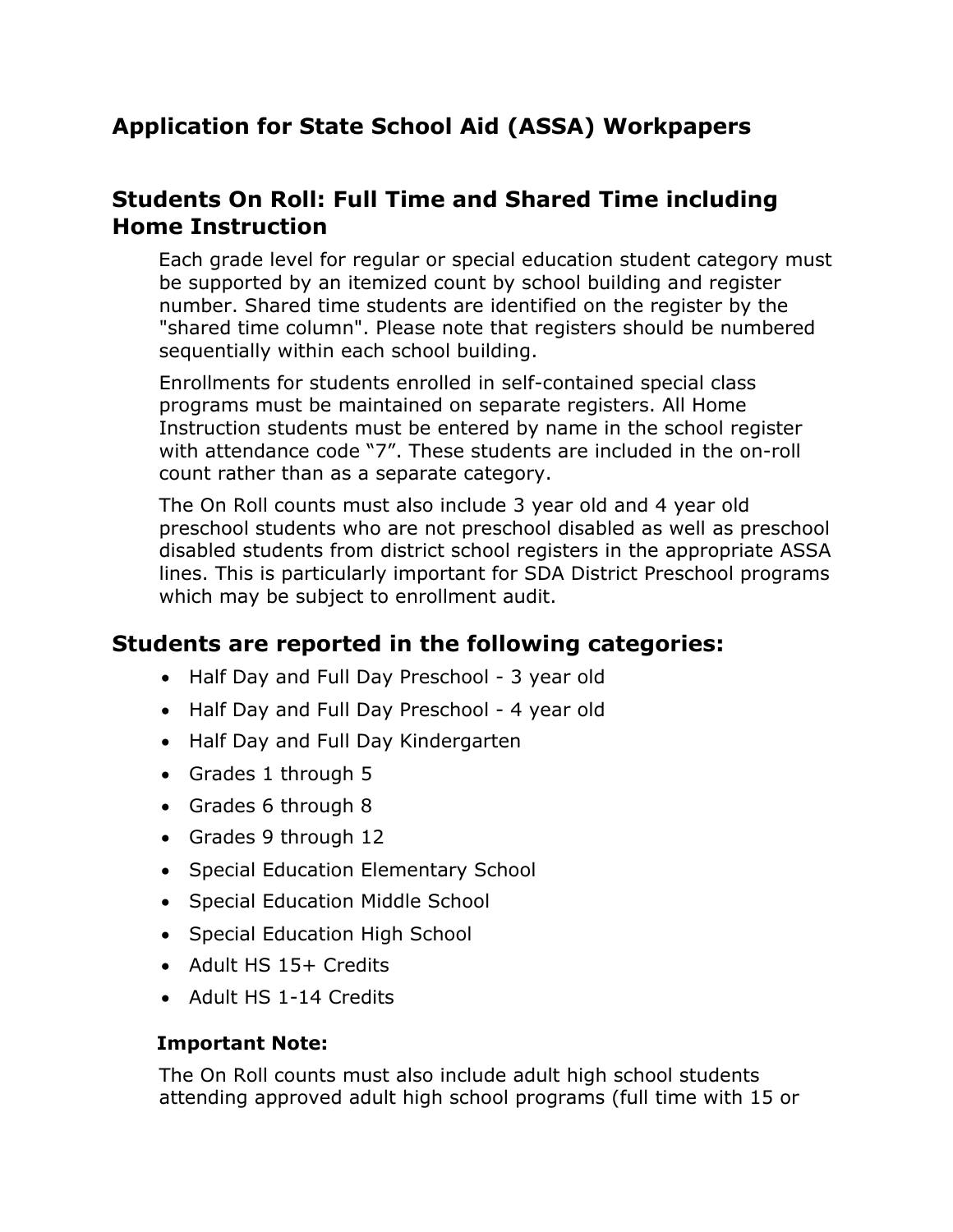more credit hours and part-time if less than 15 credit hours). Students must attend school in July, August, September, or during the first 10 possible days in October 2021, be on roll on October 15, 2021, and attend school at least once during the last 10 days of school in October 2021. Students that do not meet these criteria must not be included in the On Roll count. Each school district must review the adult school enrollment count submitted on the initial ASSA transmission. All students not eligible for October 15, 2021 enrollment reporting must be deducted from the count on the ASSA submission made by the due date as per ASSA submission guidelines.

Districts are strongly advised to report their October 15, 2021 enrollment using only the data from the school registers. Using other means can cause duplicate counts which would adversely affect the district in future years upon an ASSA audit. This data must be kept on file for audit purposes.

Some districts are conducting preschool disabled student programs that are full day programs (i.e. two half-day) length programs. For state aid purposes, preschool disabled students are those special education students with a measurable developmental impairment which occurs in children between the ages of 3 and 5. These students who receive instruction for a minimum of 10.0 hours per week are considered full time students for state aid purposes.

Districts that provide two daily back-to-back shared time sessions of services cannot count a child twice on the ASSA as a special education student. Each district that falls within this category must choose to do one of the following:

- Record the student as on roll shared time in a separate school register in the AM session and on roll shared time in a separate school register in the PM session (for reporting purposes where there are two separate sessions), or
- Record the student as on roll full time for a combined full day session in one school register.

In either case, no student in this category can be recorded as greater than one full time equivalent student.

### **Students Sent Full and Shared Time**

The number of students listed under Sent full time and shared time must be supported by tuition contracts or other appropriate documentation verifying the enrollment of the student sent to a New Jersey Public School District or Contracted Preschool Program Provider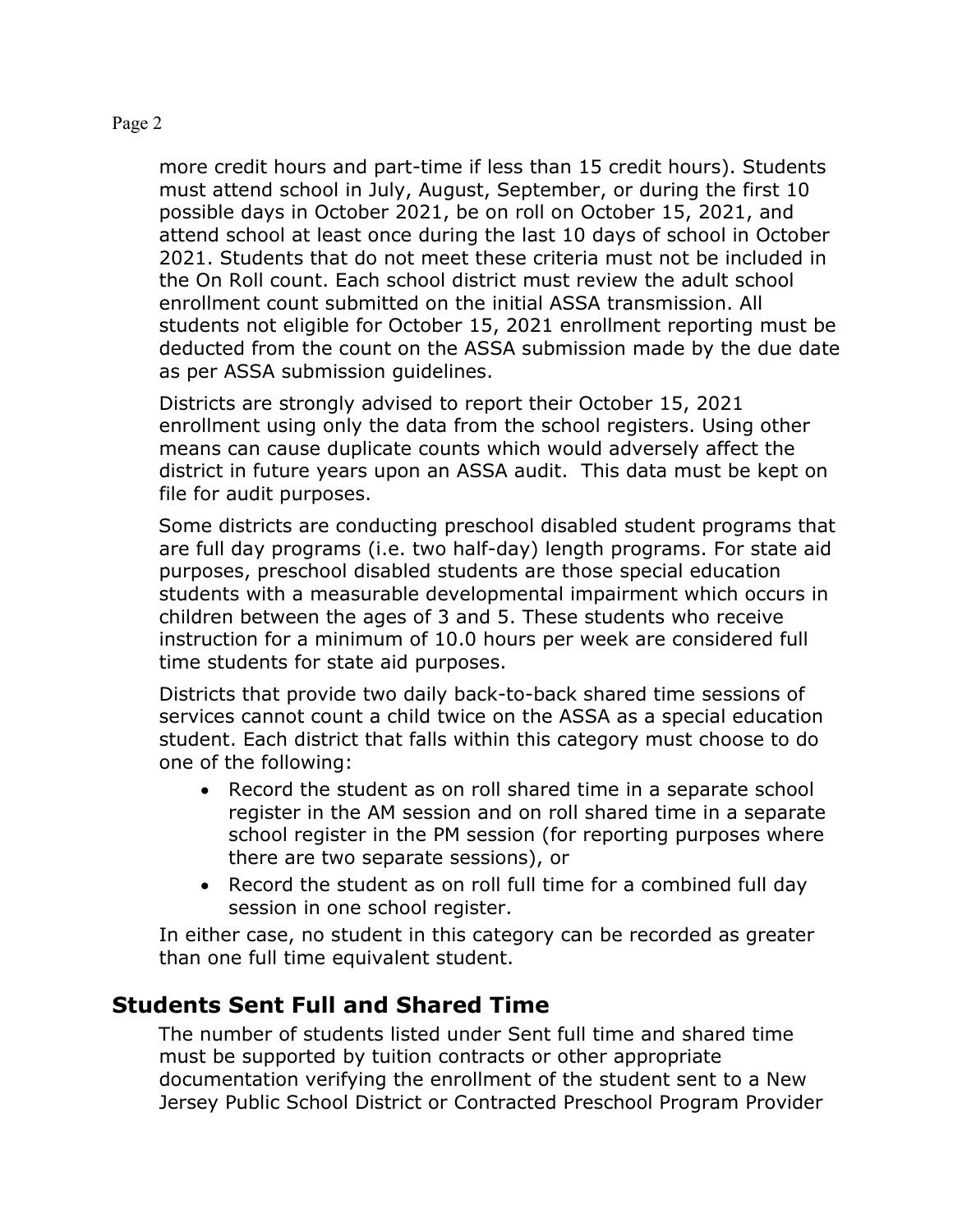along with the proper purchase order documentation verifying payment of tuition/education services costs. The Students Sent counts must also include 3 year old and 4 year old preschool students sent to a Contracted Preschool Program Provider on the appropriate ASSA lines. Special Education students in Contracted Preschool Programs must be counted on the ASSA as Special Education Elementary students. Students sent to enhanced Head Start programs as part of contracted preschools are tracked separately.

## **Students Received Full and Shared Time**

The number of students listed under Received full time and shared time must agree with the number of students appearing in the district's New Jersey School Register that are received from other school districts.

## **Regional Day Schools**

The number of students listed under Regional Day Schools must be supported by tuition contracts or appropriate supporting documentation verifying the enrollment in the Regional Day School along with the proper purchase order verifying payment of the tuition.

## **Private Schools for Students with Disabilities**

The number of students listed under Private Schools for the Disabled must be supported by tuition contracts verifying the enrollment in the approved private school for the disabled or other permitted educational agency (as described in the "ASSA Instructions" manual) along with the proper purchase order verifying payment of the tuition.

## **Charter School Students**

Charter School Students On Roll are reported separately on the ASSA. School districts must collect an official New Jersey School Register from each Charter School impacted by resident students enrolled in each Charter School. If a Charter School fails to provide a copy of the school register, the public school district should withhold monthly tuition for October until a Charter School register is provided.

## **Low Income Resident Students**

The Low Income columns on the On Roll, Sent, Received screens report those students who are eligible for (1) free meals or free milk or (2) reduced meals that are part of the district's count as of October 15,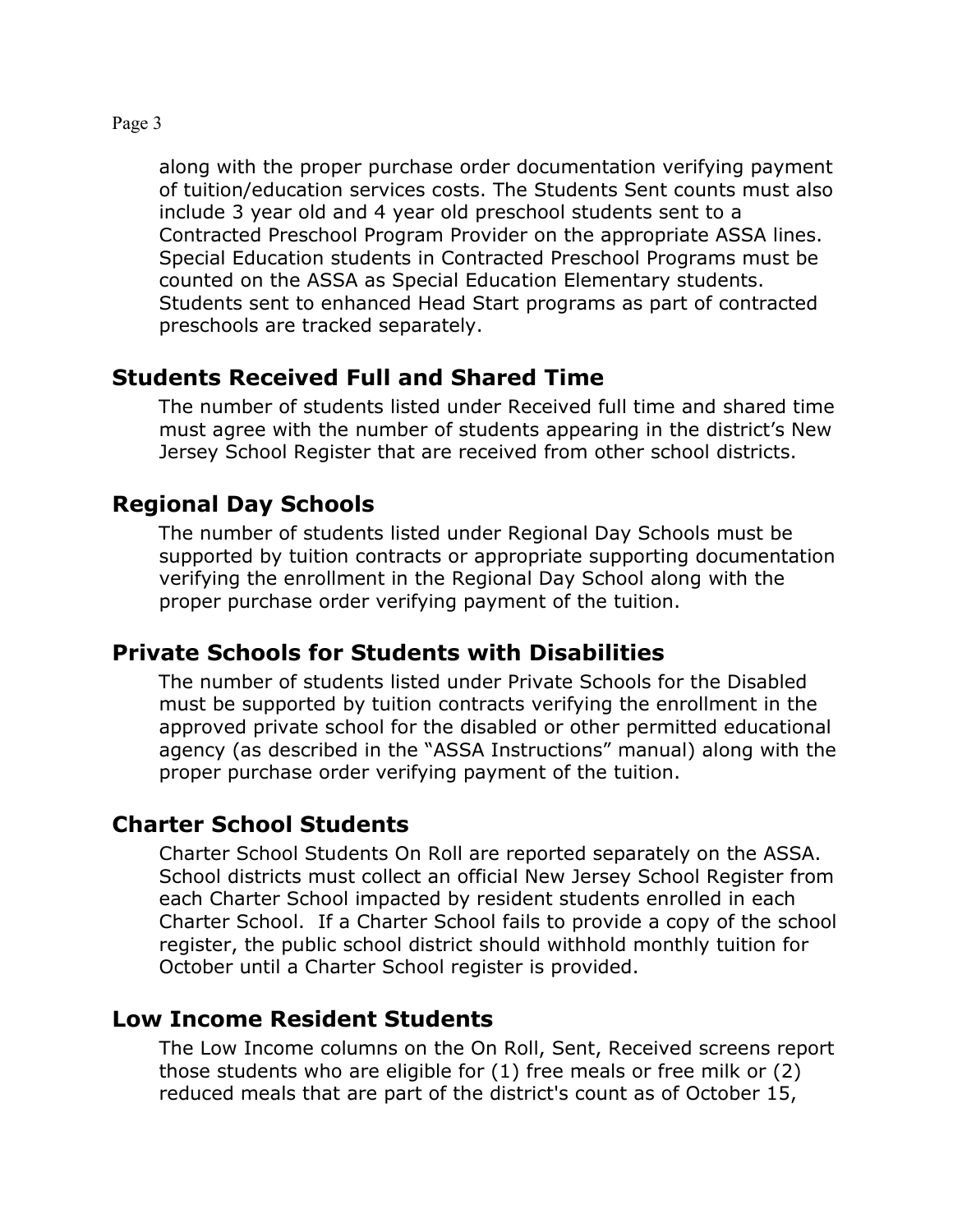2021. Resident students are the On Roll students excluding students received from other school districts plus the Sent and Charter school students. The number of low income students must be supported by the "Application for Free and Reduced Price Meals or Free Milk." Districts that send students to approved private schools for the disabled, regional day schools, county special services districts, educational services commissions, alternative school programs, Department of Children and Families day training programs, the Marie H. Katzenbach School for the Deaf, the A. Harry Moore School, state college demonstration schools, or contracted preschool programs are to report the number of low income students sent to these programs. Do not report any such student as low-income unless a copy of the student's meal application or appropriate eligibility documentation indicating free and reduced meal or free milk status has been obtained from the receiving school for audit verification. If the application copy or appropriate documentation is not on file for audit purposes, the low income student will be deducted from the audited count of the ASSA.

The following information is included on the DOE web site under FAQs regarding carry over of applications from the prior school year.

Free/Reduced lunch counts on the ASSA can include eligible students registered in the school district on October 15, 2021 that submitted Free/Reduced Lunch Applications in 2019-20 or 2020-21 and have not submitted applications in 2021-22. A student's 2019-20 application can only be used if they did not submit an application in 2020-21 and 2021- 22.

Note: Recent Department of Education audits have discovered discrepancies regarding carryover students on the ASSA when students appear on a prior year direct certification (DC) list. A district must update its DC databases monthly, a minimum of four times each year. The first three updates occur between July 15 and October 30. When the student from a prior year does not appear on the required updated DC list, a new determination has been made that the students is not low income eligible for ASSA reporting purposes. In many cases this new determination is known prior to the 30<sup>th</sup> operating day of the school year and prior to the last day of school prior to October 16. In all other cases the new determination occurs prior to the ASSA reporting date deadline of December 1. Therefore, as a point of clarification, prior year eligibility information (carryover) used to identify low-income students cannot include direct certification since a school district is required to update its direct certification lists prior to the enrollment count. If a student does not appear on the most recent direct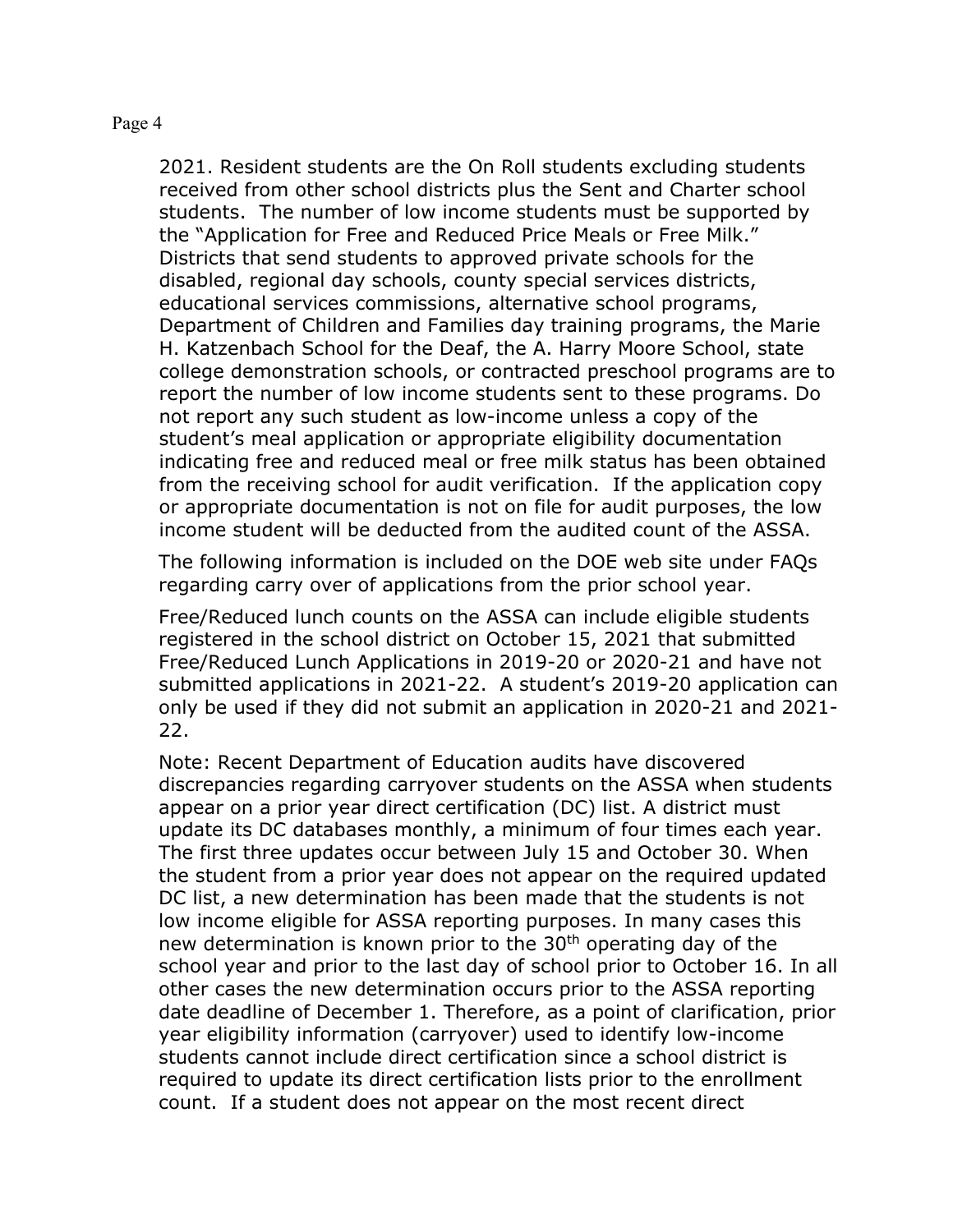certification list, and an approved application (lunch or household) is not completed, the student is no longer low income for state aid reporting purposes.

Note: Certain school districts have not maintained a copy of the specific listing used for the Low Income On Roll count for each school and grade for the entire month of October. District have generally submitted a year-end Master Eligibility List now known as a Benefits Information Determination list which has not been used for the ASSA submission. Therefore, this has led to many audit differences and has caused delays in completion of DOE ASSA audits.

Schools participating in the Department of Agriculture's Community Eligibility Provision (CEP) must use the Department of Education's Household Information Survey or direct certification to determine the low income status of students. Students are not automatically reported as free lunch. Detailed information is available at: [CEP Information](http://www.state.nj.us/education/finance/cep/)

For schools participating in the Community Eligibility Provision (CEP), Free/Reduced lunch counts on the ASSA can include eligible students registered in the school district on October 15, 2021 that submitted Household Information Surveys in 2019-20 or 2020-21 and have not submitted surveys in 2021-22. A student's 2019-20 survey can only be used if they did not submit a survey in 2020-21 and 2021-22.

## **Bilingual/LEP/ELL Resident Students - Low Income**

Resident students are the On Roll students excluding students received from other school districts plus the Sent and Charter school students. Eligible Resident Low Income students are those resident students identified as English Language Learners (ELL), in accordance with N.J.A.C. 6A: 15-1.3(b), who are participating in a bilingual, ESL, or ELS program; and students who continue to need and participate in bilingual, ESL or ELS program services on the basis annual testing as per N.J.A.C. 6A: 15-1.10(c) or an the basis of multiple indicators, as per N.J.A.C. 6A: 15-1.10(c) listed as participating in an approved bilingual/ESL program and who are enrolled as of October 15, 2021. The number of eligible students must be supported by the approved bilingual plan and a listing by school which includes each student's name and the number of the register on which they are enrolled.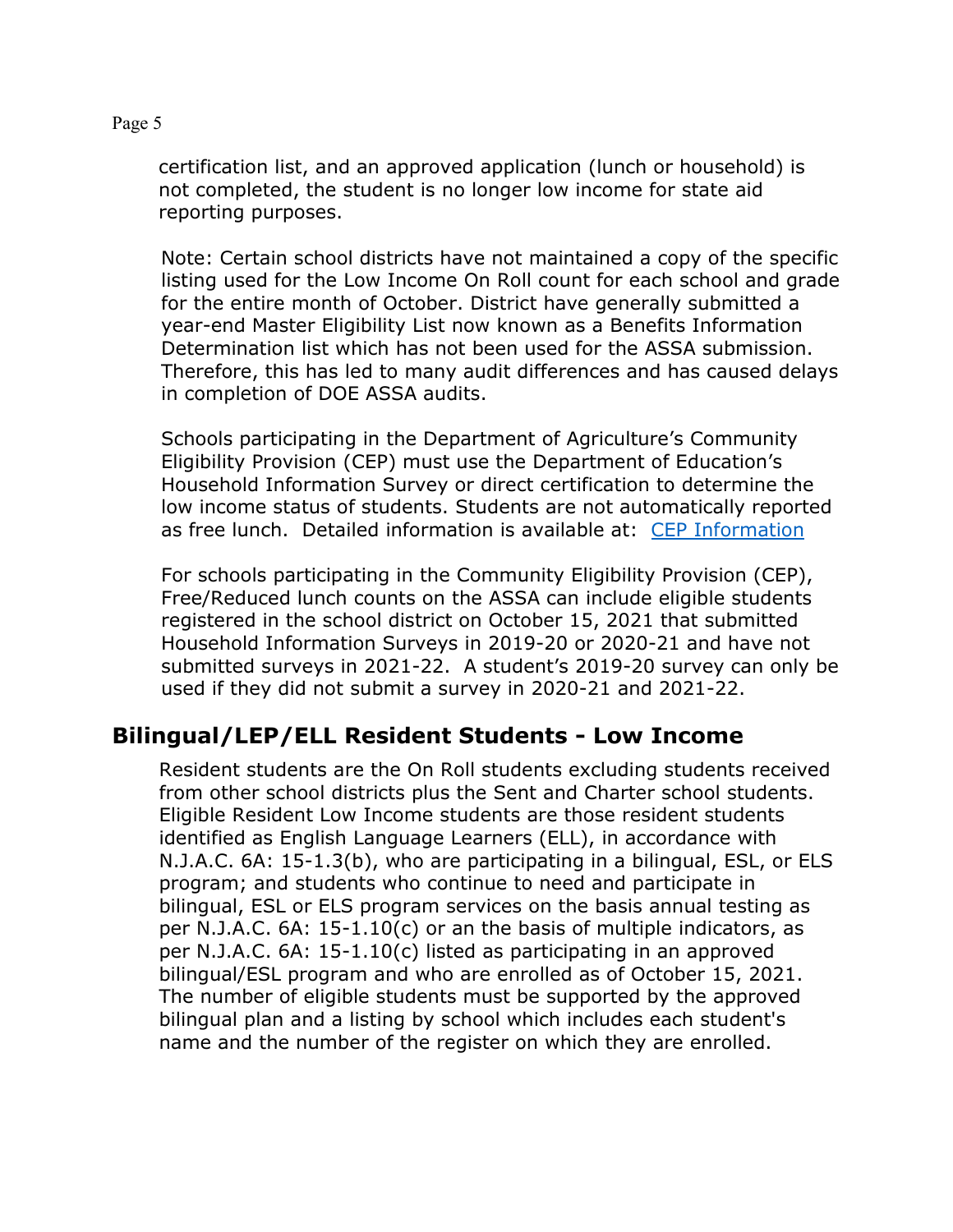### **Bilingual/LEP/ELL Resident Students - Not Low Income**

Resident students are the On Roll students excluding students received from other school districts plus the Sent and Charter school students. Eligible Resident Not Low Income students are those resident students identified as English Language Learners (ELL), in accordance with N.J.A.C. 6A: 15-1.3(b), who are participating in a bilingual, ESL, or ELS program; and students who continue to need and participate in bilingual, ESL or ELS program services on the basis annual testing as per N.J.A.C. 6A: 15-1.10(c) or on the basis of multiple indicators, as per N.J.A.C. 6A: 15-1.10(c) listed as participating in an approved bilingual/ESL program and who are enrolled as of October 15, 2021. The number of eligible students must be supported by the approved bilingual plan and a listing by school which includes each student's name and the number of the register on which they are enrolled.

## **Speech Only Services – Resident Students**

Resident students are the On Roll students excluding students received from other school districts plus the Sent and Charter school students. A listing of the resident students who are classified for only speech correction services must support the number of students who are reported on the Speech only columns of the ASSA. The rest of these students' programs are the same as any non-classified student.

These students are defined in 6A:14-3.6 as:

(a) "Eligible for speech-language services" means a speech and/or language disorder as follows:

1. A speech disorder in articulation, phonology, fluency, voice, or any combination, unrelated to dialect, cultural differences or the influence of a foreign language, which adversely affects a student's educational performance; and/or

2. A language disorder which meets the criteria of N.J.A.C. 6A:14- 3.5(c) 4 and the student requires speech-language services only.

### **Parent Paid**

List the students as of October 15, 2021 whose tuition is parent-paid.

### **School Choice**

List the students as of October 15, 2021 applicable to this program.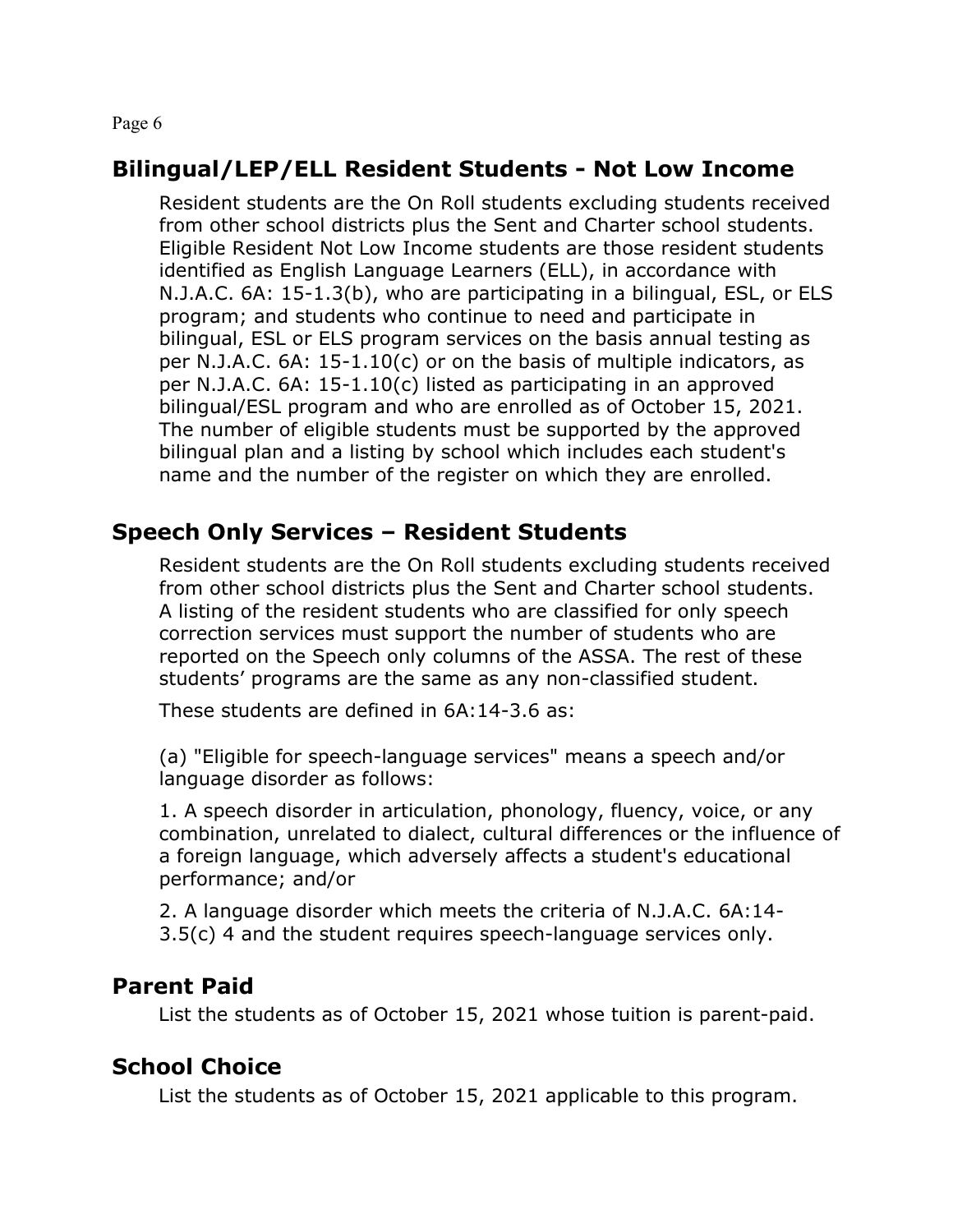### **Low Income Students of Parents who are District Employees/Board Members**

This workpaper is to record the names and ID numbers of all students enrolled in the district as of October 15, 2021, who have been reported in any of the categories on the ASSA, who are the children or legal wards of school district employees or board of education members. Reference: NJSA 18A:7F-45, definitions pertaining to "enrolled children of teaching staff members". This list must include both residents and non-residents who, by district policy are permitted to enroll their children in the education programs of the school district without payment of tuition.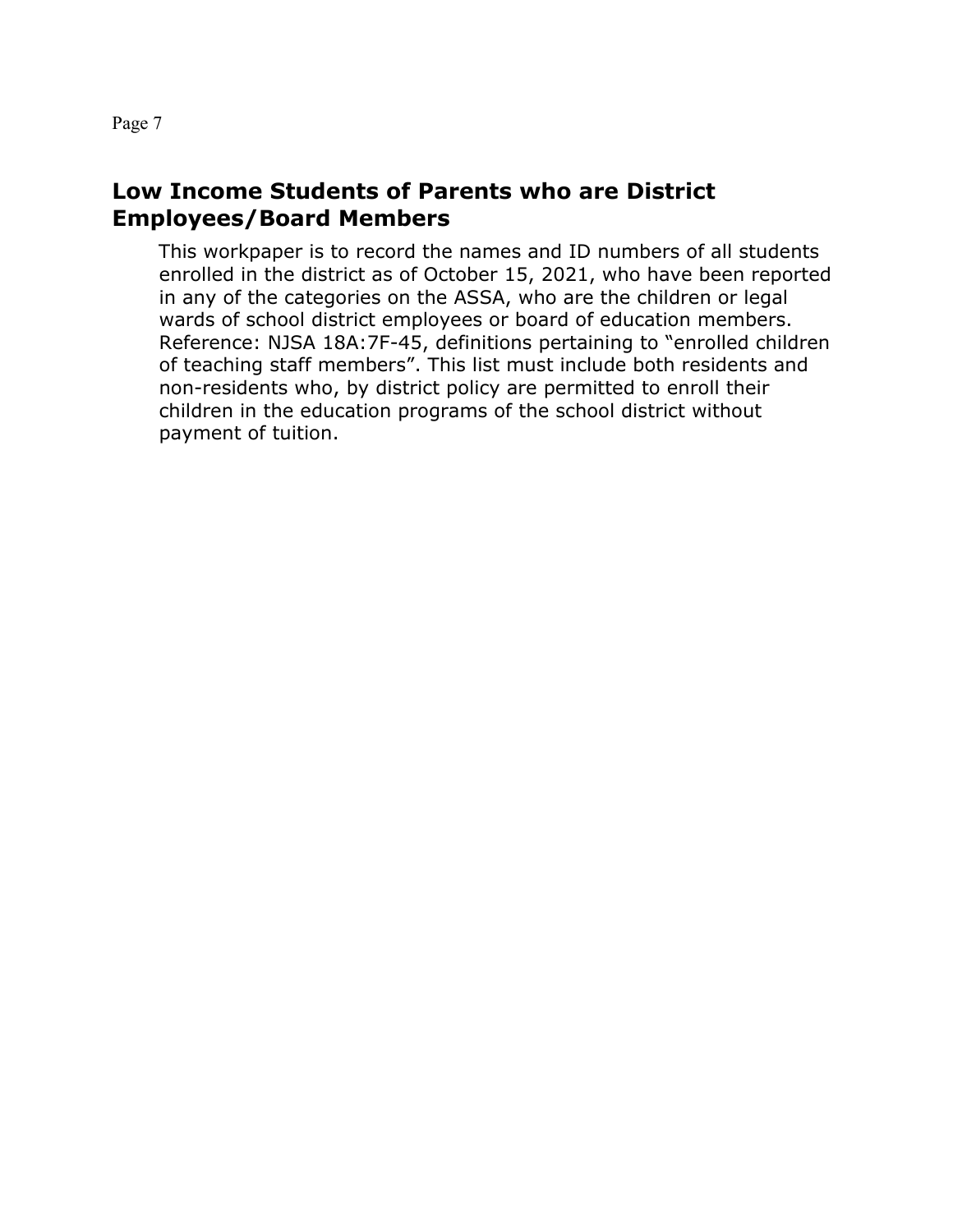# **Workpaper 1 – Application for State School Aid 10/15/2021**

#### **Students On Roll: Full-time, Shared-time**

(includes Home Instruction and Regular Preschool and Preschool Disabled 3 and 4 year old students on roll in the school district).

**Note**: See guidance in the preceding explanation section for certain preschool disabled students. Also see Workpaper for Speech Only students.

Table 1: Enrollment/Grade Level for Regular and Special Education Category

| Register   | School | Full-Time       | Full-Time       | Shared-         | Shared-             |
|------------|--------|-----------------|-----------------|-----------------|---------------------|
|            |        | <b>Students</b> | Special Ed      | Time            | <b>Time Special</b> |
|            |        |                 | <b>Students</b> | <b>Students</b> | <b>Ed Students</b>  |
| Register 1 |        |                 |                 |                 |                     |
| Register 2 |        |                 |                 |                 |                     |
| Register 3 |        |                 |                 |                 |                     |
| Register 4 |        |                 |                 |                 |                     |
| Register 5 |        |                 |                 |                 |                     |
| Register 6 |        |                 |                 |                 |                     |
| Register 7 |        |                 |                 |                 |                     |
| Register 8 |        |                 |                 |                 |                     |
| Register 9 |        |                 |                 |                 |                     |
| Register   |        |                 |                 |                 |                     |
| 10         |        |                 |                 |                 |                     |

(Use additional Register number lines as necessary)

Note: School districts must retain a copy of an official New Jersey school register for each school and grade for the entire month of October 2021. A computer printout of student names without daily individual attendance information is not a school attendance register and will not be accepted in a DOE audit.

**Totals**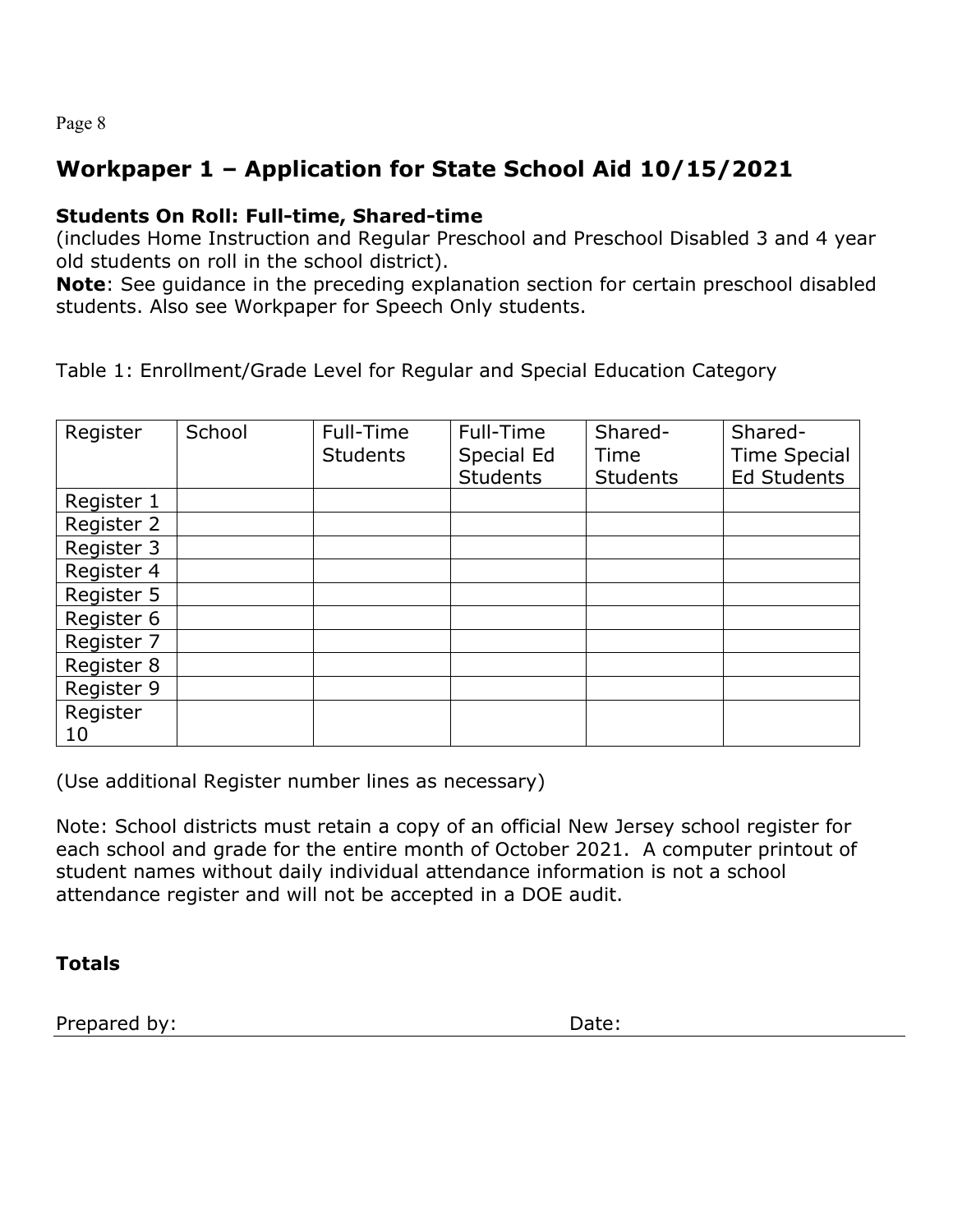# **Workpaper 2 – Application for State School Aid 10/15/2021**

**Students Sent to New Jersey Public Schools and County Special Services Districts** (includes Regular Resident 3 and 4 year old preschool students sent to Contracted Preschool Program Providers)

Table 2: Students Sent to Public Schools and CSSDs

| #   | School<br>Placement | Student<br>Name | Grade<br>Level<br>Category<br>E, M, H | Full<br>Time<br>(a) | Shared<br>Time<br>(b) | Tuition<br>Contract<br>Available<br>$(Y \text{ or } N)$ | Free or<br>Reduced<br>Status (if<br>applicable) | Speech<br>Only<br>(Y or<br>N) |
|-----|---------------------|-----------------|---------------------------------------|---------------------|-----------------------|---------------------------------------------------------|-------------------------------------------------|-------------------------------|
| 1.  |                     |                 |                                       |                     |                       |                                                         |                                                 |                               |
| 2.  |                     |                 |                                       |                     |                       |                                                         |                                                 |                               |
| 3.  |                     |                 |                                       |                     |                       |                                                         |                                                 |                               |
| 4.  |                     |                 |                                       |                     |                       |                                                         |                                                 |                               |
| 5.  |                     |                 |                                       |                     |                       |                                                         |                                                 |                               |
| 6.  |                     |                 |                                       |                     |                       |                                                         |                                                 |                               |
| 7.  |                     |                 |                                       |                     |                       |                                                         |                                                 |                               |
| 8.  |                     |                 |                                       |                     |                       |                                                         |                                                 |                               |
| 9.  |                     |                 |                                       |                     |                       |                                                         |                                                 |                               |
| 10. |                     |                 |                                       |                     |                       |                                                         |                                                 |                               |
| 11. |                     |                 |                                       |                     |                       |                                                         |                                                 |                               |
| 12. |                     |                 |                                       |                     |                       |                                                         |                                                 |                               |
| 13. |                     |                 |                                       |                     |                       |                                                         |                                                 |                               |
| 14. |                     |                 |                                       |                     |                       |                                                         |                                                 |                               |
| 15. |                     |                 |                                       |                     |                       |                                                         |                                                 |                               |

Each individual line total must be supported by a detailed listing reflecting the name and address of each child. Use separate sheets if necessary. The total number of preschool students sent to community providers and enhanced head start programs must be documented here for ASSA audit purposes. (a) Total must agree with col. 4 of ASSA (b) total must agree with col. 5 of ASSA.

Copies of the tuition contracts or other supporting documentation must be made available for audit.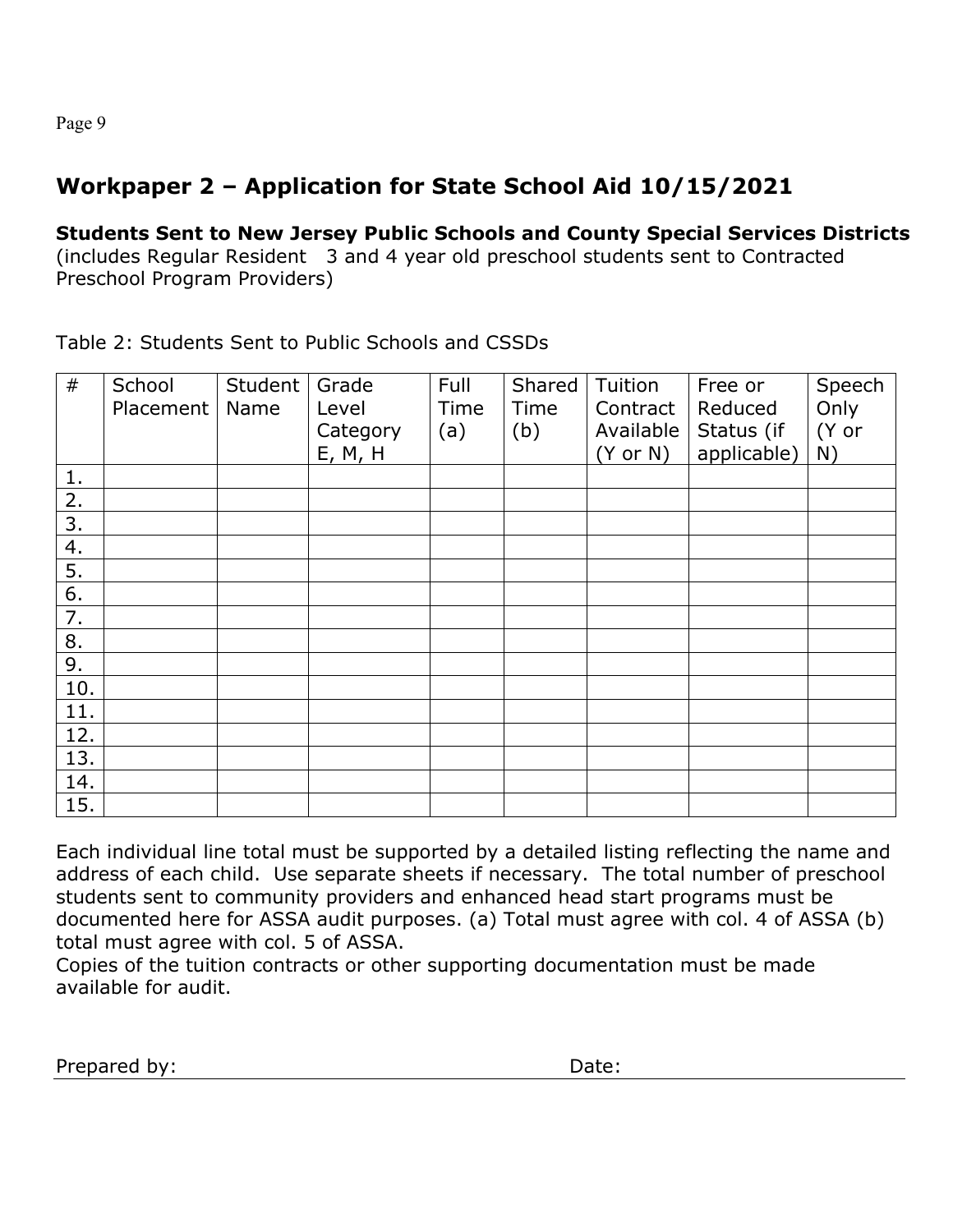# **Workpaper 3 – Application for State School Aid 10/15/2021**

### **Students Received from New Jersey Public Schools**

Table 3: Students Received from New Jersey Public Schools

| #   | School | Student<br>Name | Grade Level<br>Category E, M,<br>Н | Full<br>Time<br>(a) | Shared<br>Time<br>(b) | School<br>Register<br>Number | Free or<br>Reduced<br>Status (if<br>applicable) |
|-----|--------|-----------------|------------------------------------|---------------------|-----------------------|------------------------------|-------------------------------------------------|
| 1.  |        |                 |                                    |                     |                       |                              |                                                 |
| 2.  |        |                 |                                    |                     |                       |                              |                                                 |
| 3.  |        |                 |                                    |                     |                       |                              |                                                 |
| 4.  |        |                 |                                    |                     |                       |                              |                                                 |
| 5.  |        |                 |                                    |                     |                       |                              |                                                 |
| 6.  |        |                 |                                    |                     |                       |                              |                                                 |
| 7.  |        |                 |                                    |                     |                       |                              |                                                 |
| 8.  |        |                 |                                    |                     |                       |                              |                                                 |
| 9.  |        |                 |                                    |                     |                       |                              |                                                 |
| 10. |        |                 |                                    |                     |                       |                              |                                                 |
| 11. |        |                 |                                    |                     |                       |                              |                                                 |
| 12. |        |                 |                                    |                     |                       |                              |                                                 |
| 13. |        |                 |                                    |                     |                       |                              |                                                 |
| 14. |        |                 |                                    |                     |                       |                              |                                                 |
| 15. |        |                 |                                    |                     |                       |                              |                                                 |

(a) Total must agree with col. 6 of ASSA

(b) Total must agree with col. 7 of ASSA

Copies of the tuition contracts or other supporting documentation must be made available for audit.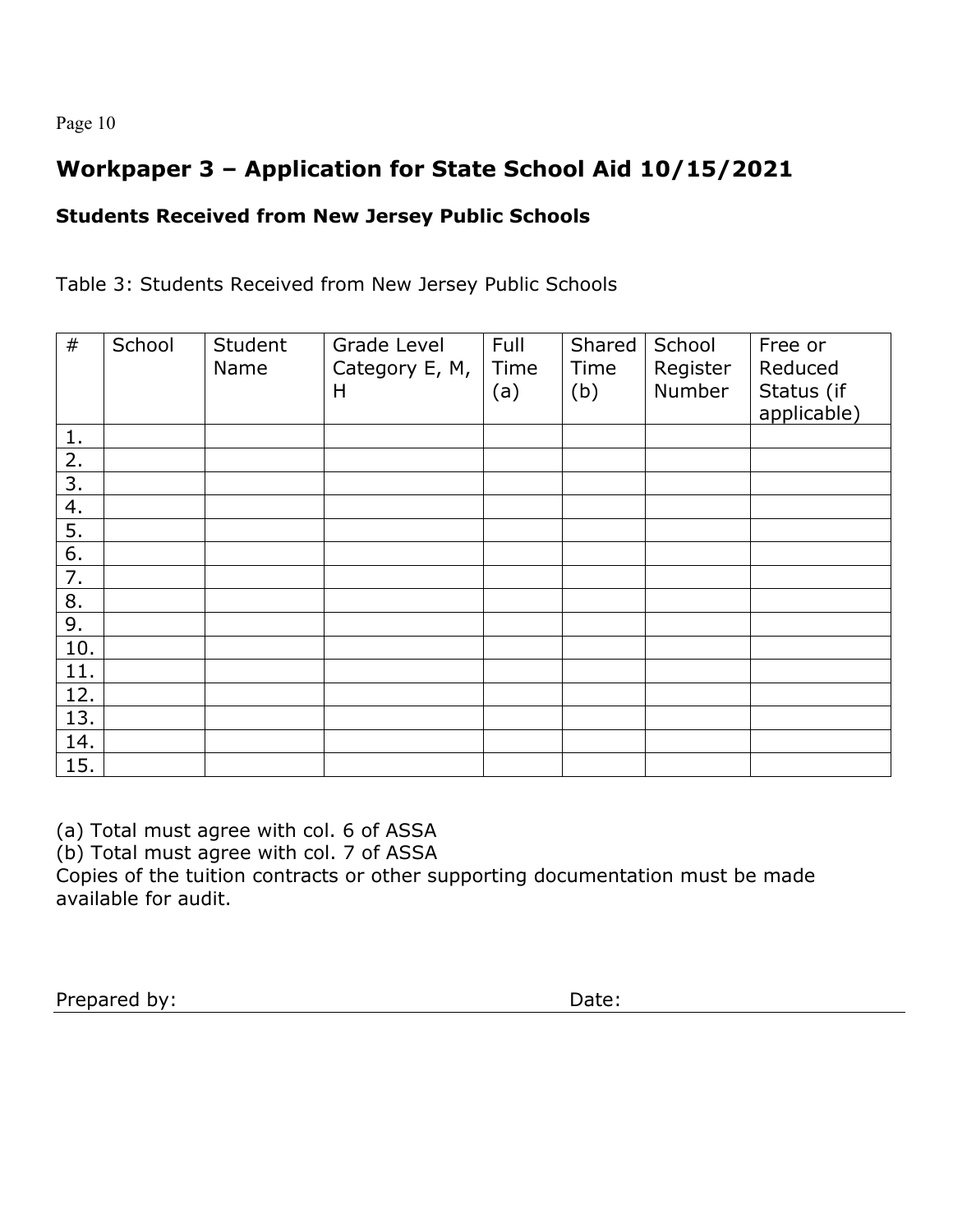# **Workpaper 4 – Application for State School Aid 10/15/2021**

## **Students Attending Regional Day Schools**

Table 4: Students Attending Regional Day Schools

| #   | Regional<br>Day School | Student<br>Name | Grade Level<br>Category E, M,<br>Н | Tuition<br>Contract<br>Available<br>$(Y \text{ or } N)$ | Free or<br><b>Reduced Status</b><br>(if applicable) |
|-----|------------------------|-----------------|------------------------------------|---------------------------------------------------------|-----------------------------------------------------|
| 1.  |                        |                 |                                    |                                                         |                                                     |
| 2.  |                        |                 |                                    |                                                         |                                                     |
| 3.  |                        |                 |                                    |                                                         |                                                     |
| 4.  |                        |                 |                                    |                                                         |                                                     |
| 5.  |                        |                 |                                    |                                                         |                                                     |
| 6.  |                        |                 |                                    |                                                         |                                                     |
| 7.  |                        |                 |                                    |                                                         |                                                     |
| 8.  |                        |                 |                                    |                                                         |                                                     |
| 9.  |                        |                 |                                    |                                                         |                                                     |
| 10. |                        |                 |                                    |                                                         |                                                     |
| 11. |                        |                 |                                    |                                                         |                                                     |
| 12. |                        |                 |                                    |                                                         |                                                     |
| 13. |                        |                 |                                    |                                                         |                                                     |
| 14. |                        |                 |                                    |                                                         |                                                     |
| 15. |                        |                 |                                    |                                                         |                                                     |

Copies of the tuition contracts must be made available for audit.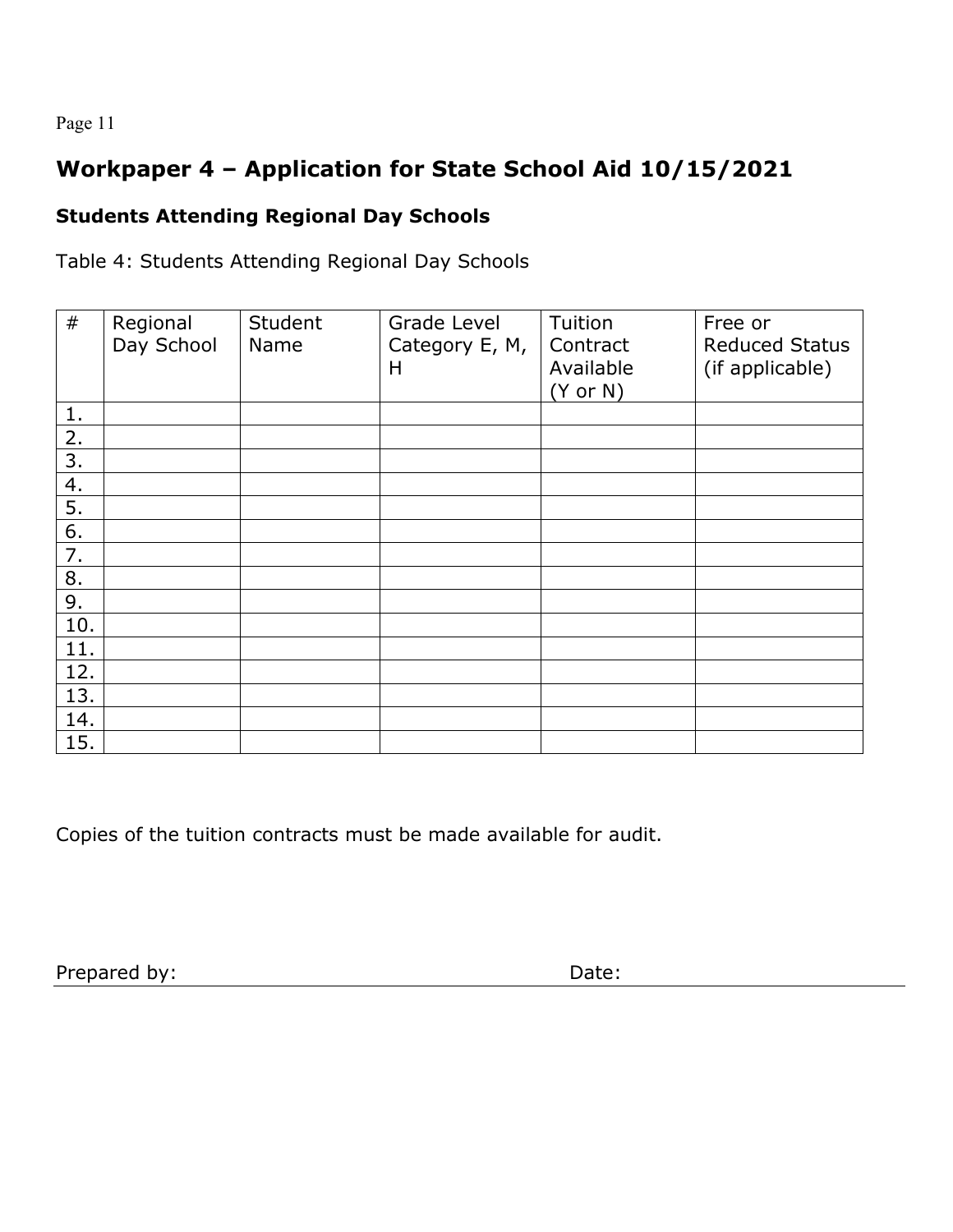# **Workpaper 5 – Application for State School Aid 10/15/2021**

### **Attendance at Approved Private Schools for Students with Disabilities**

(or another permitted educational agency)

Table 5: Students Attending APSSDs and other permitted educational agencies

| #   | Private<br>School | Student<br>Name | Grade Level<br>Category E, M,<br>H | Tuition<br>Contract<br>Available<br>$(Y \text{ or } N)$ | Free or Reduced<br>Status (if<br>applicable) |
|-----|-------------------|-----------------|------------------------------------|---------------------------------------------------------|----------------------------------------------|
| 1.  |                   |                 |                                    |                                                         |                                              |
| 2.  |                   |                 |                                    |                                                         |                                              |
| 3.  |                   |                 |                                    |                                                         |                                              |
| 4.  |                   |                 |                                    |                                                         |                                              |
| 5.  |                   |                 |                                    |                                                         |                                              |
| 6.  |                   |                 |                                    |                                                         |                                              |
| 7.  |                   |                 |                                    |                                                         |                                              |
| 8.  |                   |                 |                                    |                                                         |                                              |
| 9.  |                   |                 |                                    |                                                         |                                              |
| 10. |                   |                 |                                    |                                                         |                                              |
| 11. |                   |                 |                                    |                                                         |                                              |
| 12. |                   |                 |                                    |                                                         |                                              |
| 13. |                   |                 |                                    |                                                         |                                              |
| 14. |                   |                 |                                    |                                                         |                                              |
| 15. |                   |                 |                                    |                                                         |                                              |

Copies of the tuition contracts must be made available for audit.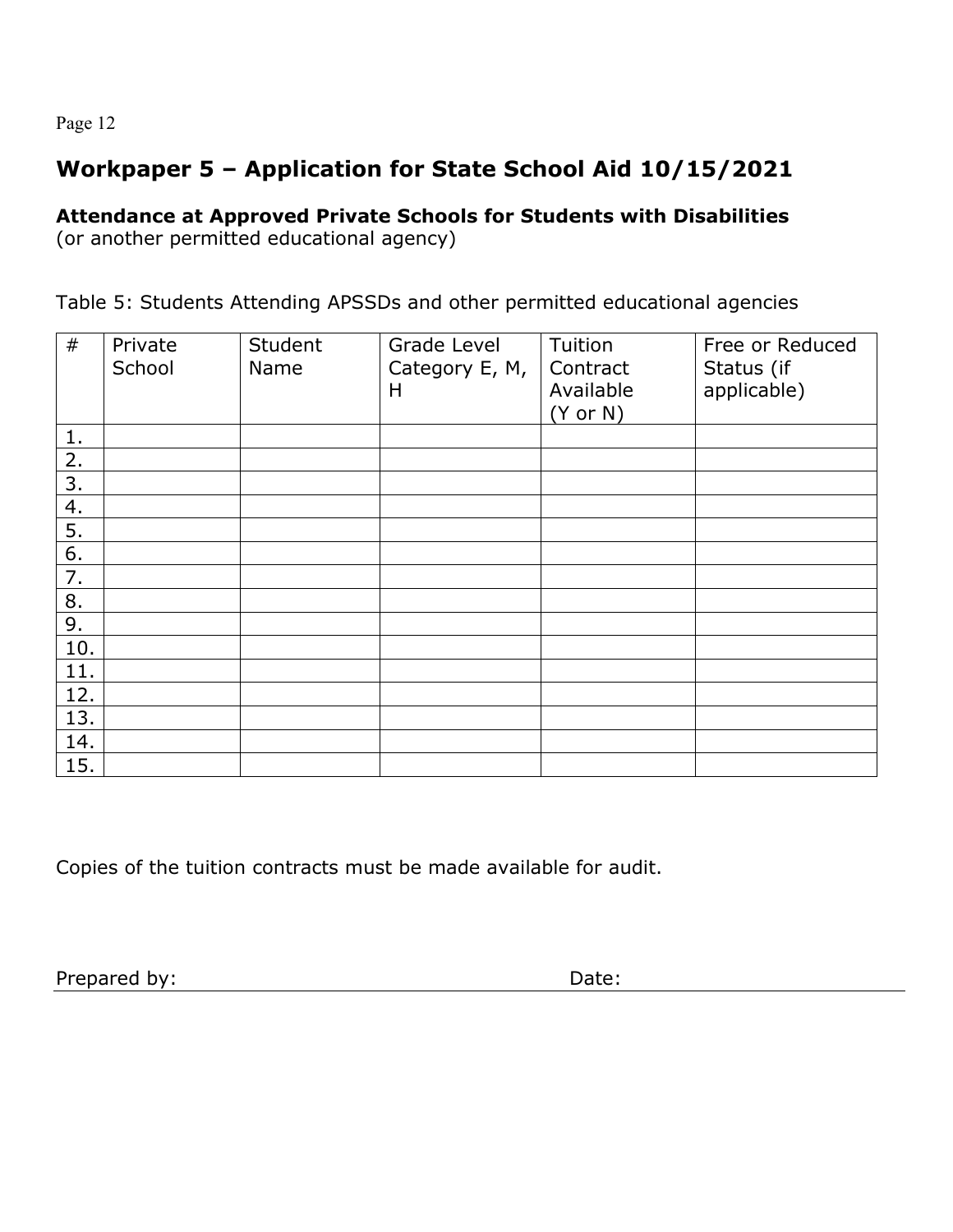# **Workpaper 6 – Application for State School Aid 10/15/2021**

### **Charter School Students On Roll –separately reported on the ASSA-**

School districts must collect an official New Jersey School Register from each Charter School impacted by resident students enrolled in each Charter School. If a Charter School fails to provide a copy of the school register, the public school district should withhold monthly tuition for October until a Charter School register is provided.

Table 6: Enrollment/Grade Level for Regular and Special Education Category

| Register   | School | Full-Time<br><b>Students</b> | Full-Time<br>Special Ed<br><b>Students</b> | Shared-<br>Time<br><b>Students</b> | Shared-Time<br>Special Ed<br><b>Students</b> |
|------------|--------|------------------------------|--------------------------------------------|------------------------------------|----------------------------------------------|
| Register 1 |        |                              |                                            |                                    |                                              |
| Register 2 |        |                              |                                            |                                    |                                              |
| Register 3 |        |                              |                                            |                                    |                                              |
| Register 4 |        |                              |                                            |                                    |                                              |
| Register 5 |        |                              |                                            |                                    |                                              |
| Register 6 |        |                              |                                            |                                    |                                              |

(*Use additional Register number lines as necessary)*

**Totals**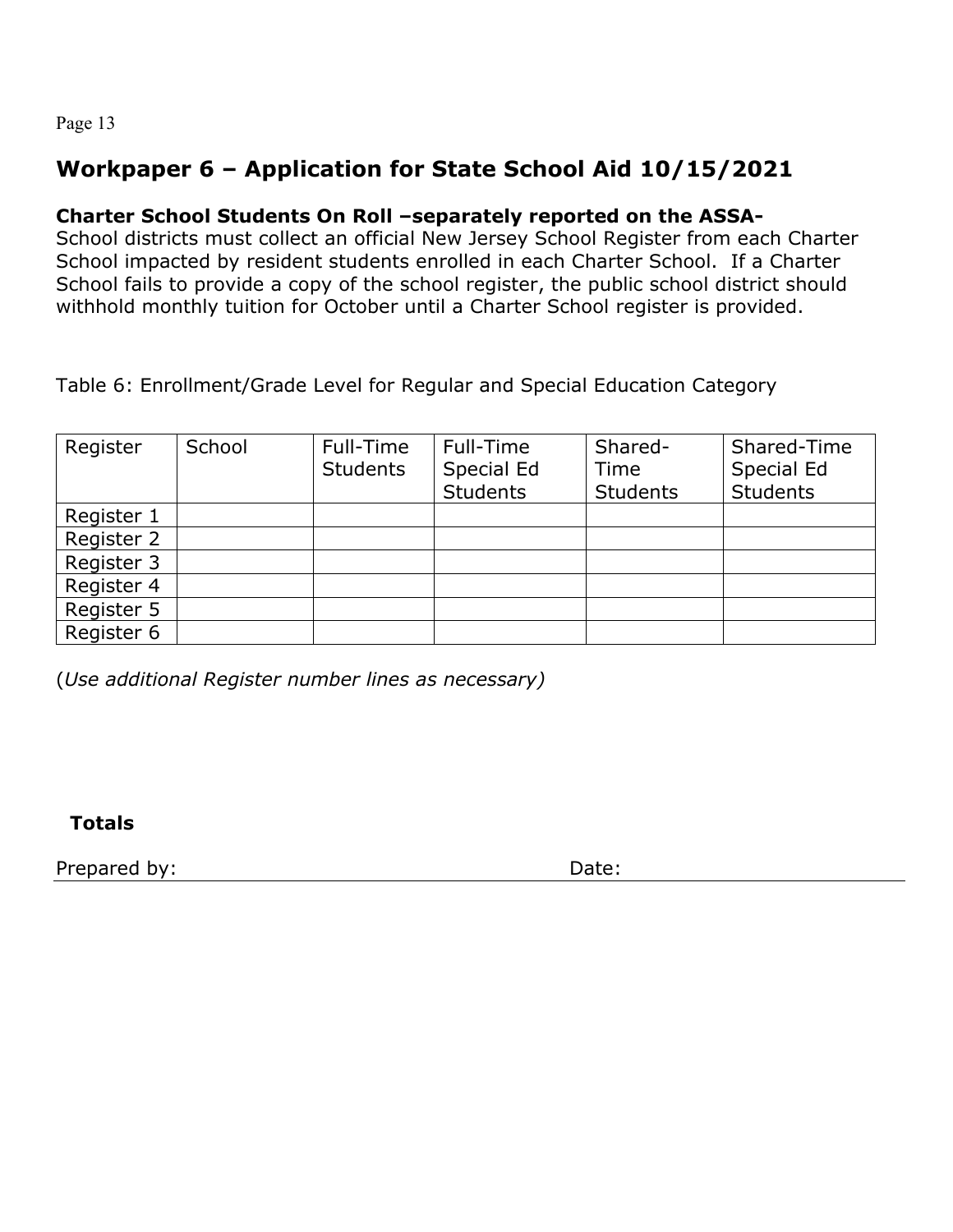# **Workpaper 7 – Application for State School Aid 10/15/2021**

### **Resident Low Income On Roll (excluding Received) and Sent Students**

**Note**: The Applications for Free and Reduced Price Meals or Free Milk or other appropriate eligibility documentation for Fiscal Year 2021-2022 for those students who are part of the district's resident enrollment as of October 15, 2021 must be made available for audit. The information below will be accumulated from National School Lunch Act Benefits Information Determination Lists. These lists are not the actual work papers. They should be used to generate the count of Low Income Eligible Students On Roll as of October 15, 2021.

| #   | School | Register $#$ as of<br>10/15/2021 | Number of Students | <b>Application Approved</b><br>as Eligible-Free or<br>Reduced (Y_or N) |
|-----|--------|----------------------------------|--------------------|------------------------------------------------------------------------|
| 1.  |        |                                  |                    |                                                                        |
| 2.  |        |                                  |                    |                                                                        |
| 3.  |        |                                  |                    |                                                                        |
| 4.  |        |                                  |                    |                                                                        |
| 5.  |        |                                  |                    |                                                                        |
| 6.  |        |                                  |                    |                                                                        |
| 7.  |        |                                  |                    |                                                                        |
| 8.  |        |                                  |                    |                                                                        |
| 9.  |        |                                  |                    |                                                                        |
| 10. |        |                                  |                    |                                                                        |
| 11. |        |                                  |                    |                                                                        |
| 12. |        |                                  |                    |                                                                        |
| 13. |        |                                  |                    |                                                                        |
| 14. |        |                                  |                    |                                                                        |
| 15. |        |                                  |                    |                                                                        |

Table 7: Resident Low Income On Roll (excluding Received) and Sent Students

Total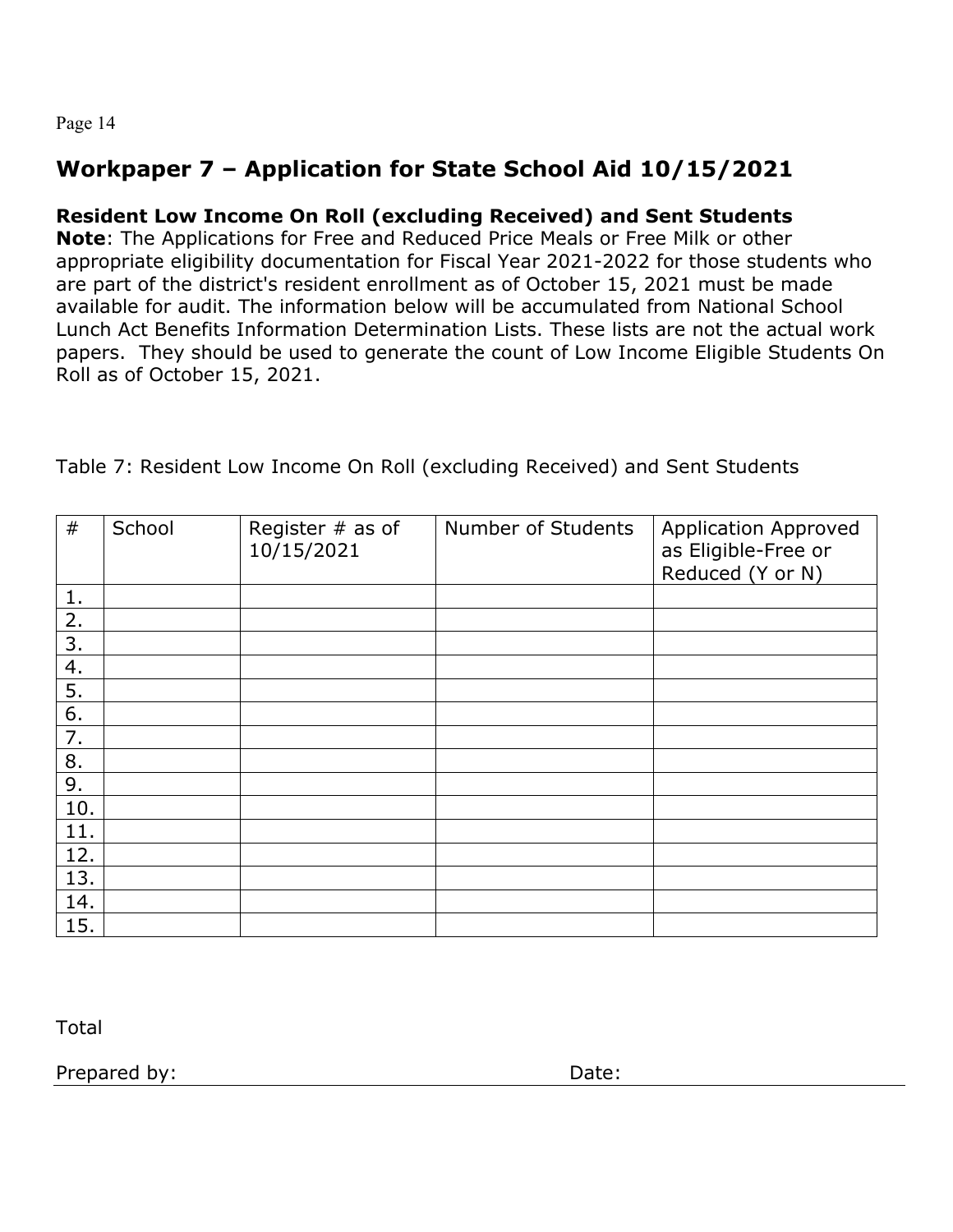# **Workpaper 8 – Application for State School Aid 10/15/2021**

### **Resident LEP Students - Approved Bilingual/LEP/ELL Programs-Low Income**

This workpaper is used to support the number of regular education and special education LEP students that qualify for free lunch or free milk, reduced lunch.

#### Table 8: Resident LEP Students – Low Income

| #   | Student<br>Name | Register #<br>as of<br>10/15/2021 | Date of LEP<br><b>Test Eligibility</b> | Multiple<br>Measure<br>Program<br>Eligibility | Free (F) or<br>Reduced (R) |
|-----|-----------------|-----------------------------------|----------------------------------------|-----------------------------------------------|----------------------------|
| 1.  |                 |                                   |                                        |                                               |                            |
| 2.  |                 |                                   |                                        |                                               |                            |
| 3.  |                 |                                   |                                        |                                               |                            |
| 4.  |                 |                                   |                                        |                                               |                            |
| 5.  |                 |                                   |                                        |                                               |                            |
| 6.  |                 |                                   |                                        |                                               |                            |
| 7.  |                 |                                   |                                        |                                               |                            |
| 8.  |                 |                                   |                                        |                                               |                            |
| 9.  |                 |                                   |                                        |                                               |                            |
| 10. |                 |                                   |                                        |                                               |                            |
| 11. |                 |                                   |                                        |                                               |                            |
| 12. |                 |                                   |                                        |                                               |                            |
| 13. |                 |                                   |                                        |                                               |                            |
| 14. |                 |                                   |                                        |                                               |                            |
| 15. |                 |                                   |                                        |                                               |                            |

Total

Prepared by: \_\_\_\_\_\_\_\_\_\_\_\_\_\_\_\_\_\_\_\_\_\_\_\_\_\_\_\_ Date \_\_\_\_\_\_\_\_\_\_\_\_\_\_\_\_\_\_\_\_\_\_\_\_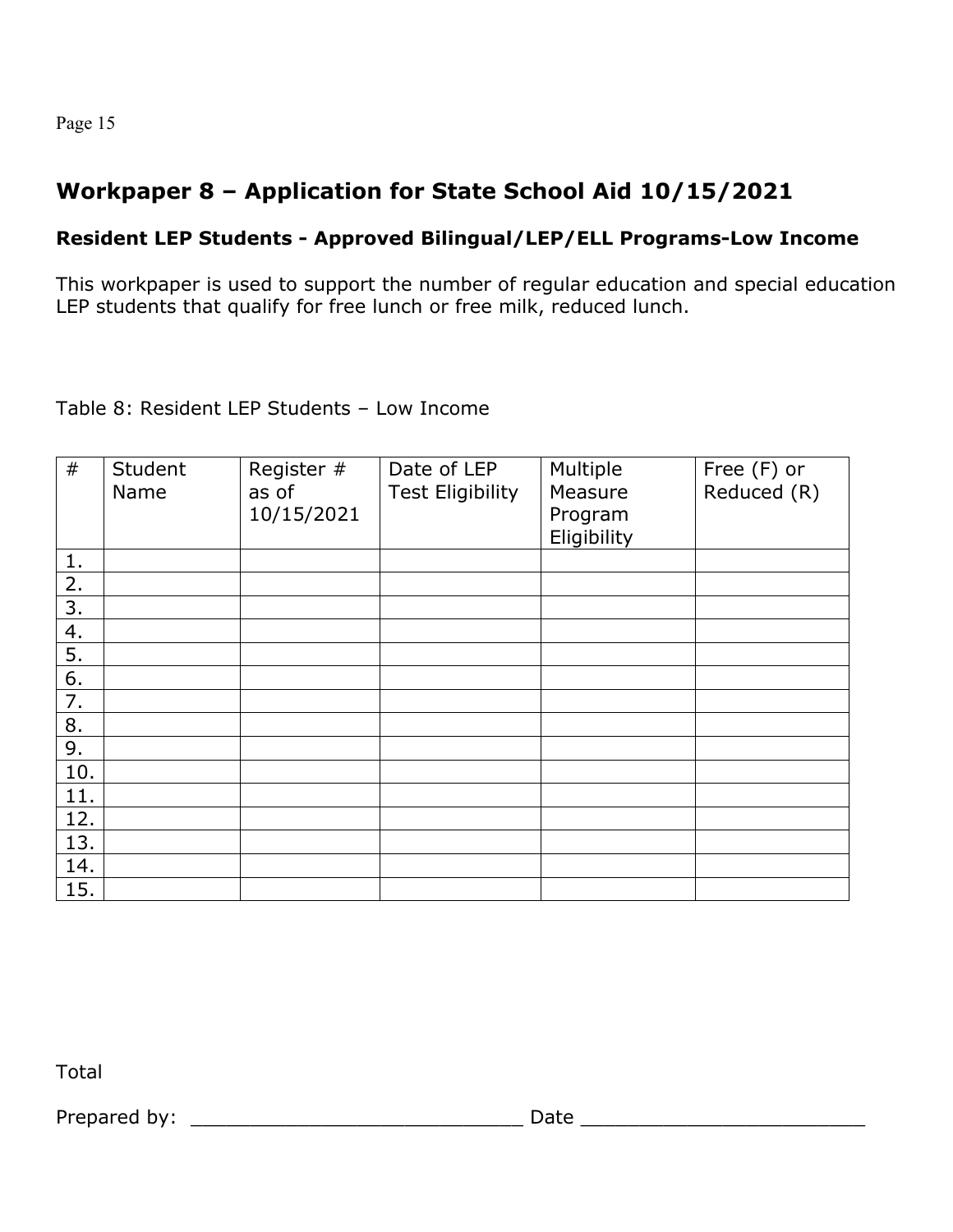# **Workpaper 9 – Application for State School Aid 10/15/2021**

#### **Resident LEP Students - Approved Bilingual/LEP/ELL Programs -Not Low Income**

This workpaper is used to support the number of regular education and special education LEP students that do not qualify for free lunch or free milk, reduced lunch.

Table 9: Resident LEP Students – Not Low Income

| #   | <b>Student Name</b> | Register $#$ as<br>of 10/15/2021 | Date of LEP<br><b>Test Eligibility</b> | <b>Multiple Measure</b><br>Program Eligibility |
|-----|---------------------|----------------------------------|----------------------------------------|------------------------------------------------|
| 1.  |                     |                                  |                                        |                                                |
| 2.  |                     |                                  |                                        |                                                |
| 3.  |                     |                                  |                                        |                                                |
| 4.  |                     |                                  |                                        |                                                |
| 5.  |                     |                                  |                                        |                                                |
| 6.  |                     |                                  |                                        |                                                |
| 7.  |                     |                                  |                                        |                                                |
| 8.  |                     |                                  |                                        |                                                |
| 9.  |                     |                                  |                                        |                                                |
| 10. |                     |                                  |                                        |                                                |
| 11. |                     |                                  |                                        |                                                |
| 12. |                     |                                  |                                        |                                                |
| 13. |                     |                                  |                                        |                                                |
| 14. |                     |                                  |                                        |                                                |
| 15. |                     |                                  |                                        |                                                |

Total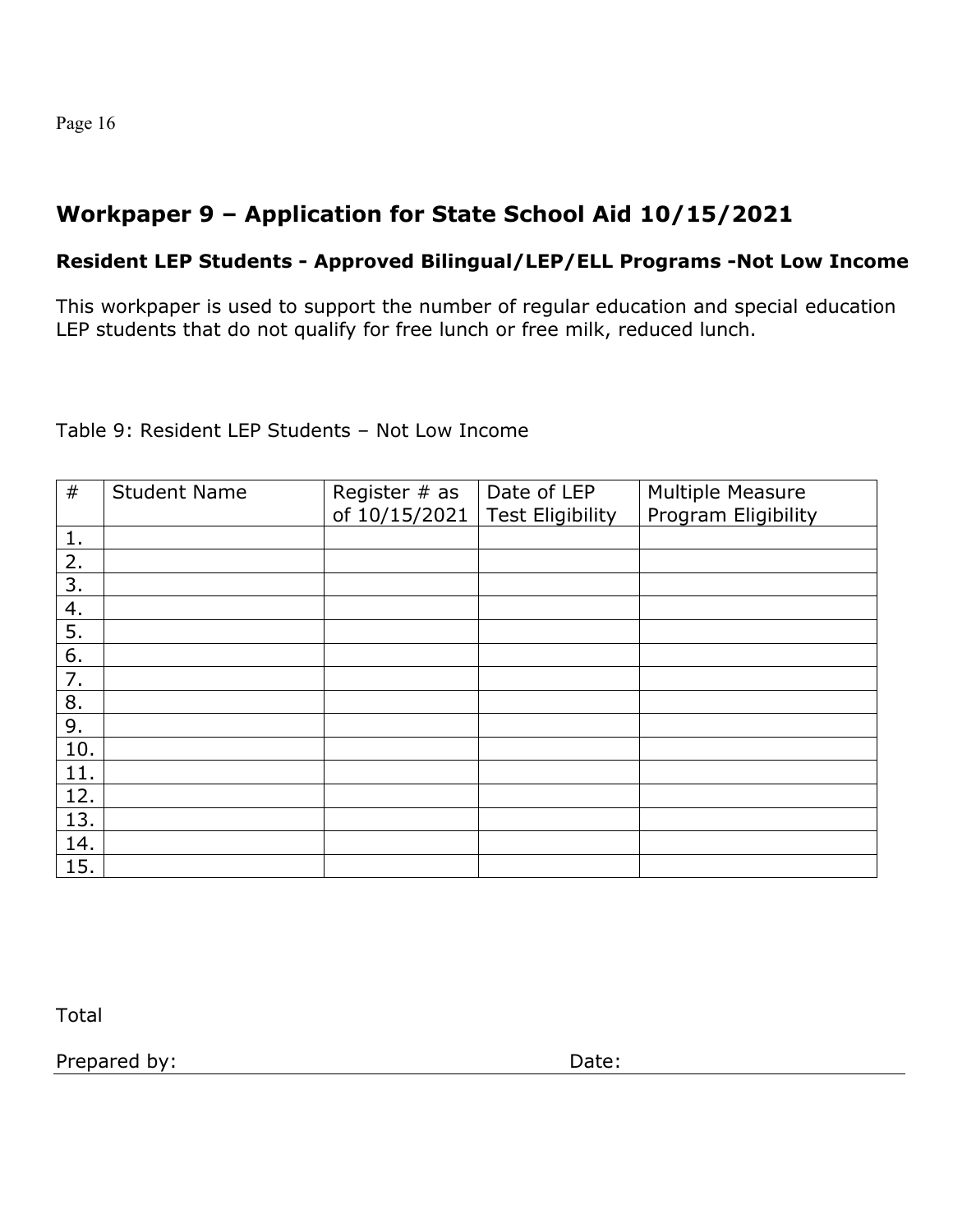# **Workpaper 10 – Application for State School Aid 10/15/2021**

### **Resident Speech Only Students - Full or Shared Time**

**Note**: This workpaper is to record resident students receiving **only** speech services. The rest of the student's program is the same as any non-classified student. **Note:** Report Shared Time as .5

Table 10: Resident Speech Only Students - Full or Shared Time

| #   | <b>Student Name</b> | Grade | Register $#$ as of<br>10/15/2021 | Speech Required Per<br>N.J.A.C. 6A:14-3.6 (Y<br>or $N$ ) |
|-----|---------------------|-------|----------------------------------|----------------------------------------------------------|
| 1.  |                     |       |                                  |                                                          |
| 2.  |                     |       |                                  |                                                          |
| 3.  |                     |       |                                  |                                                          |
| 4.  |                     |       |                                  |                                                          |
| 5.  |                     |       |                                  |                                                          |
| 6.  |                     |       |                                  |                                                          |
| 7.  |                     |       |                                  |                                                          |
| 8.  |                     |       |                                  |                                                          |
| 9.  |                     |       |                                  |                                                          |
| 10. |                     |       |                                  |                                                          |
| 11. |                     |       |                                  |                                                          |
| 12. |                     |       |                                  |                                                          |
| 13. |                     |       |                                  |                                                          |
| 14. |                     |       |                                  |                                                          |
| 15. |                     |       |                                  |                                                          |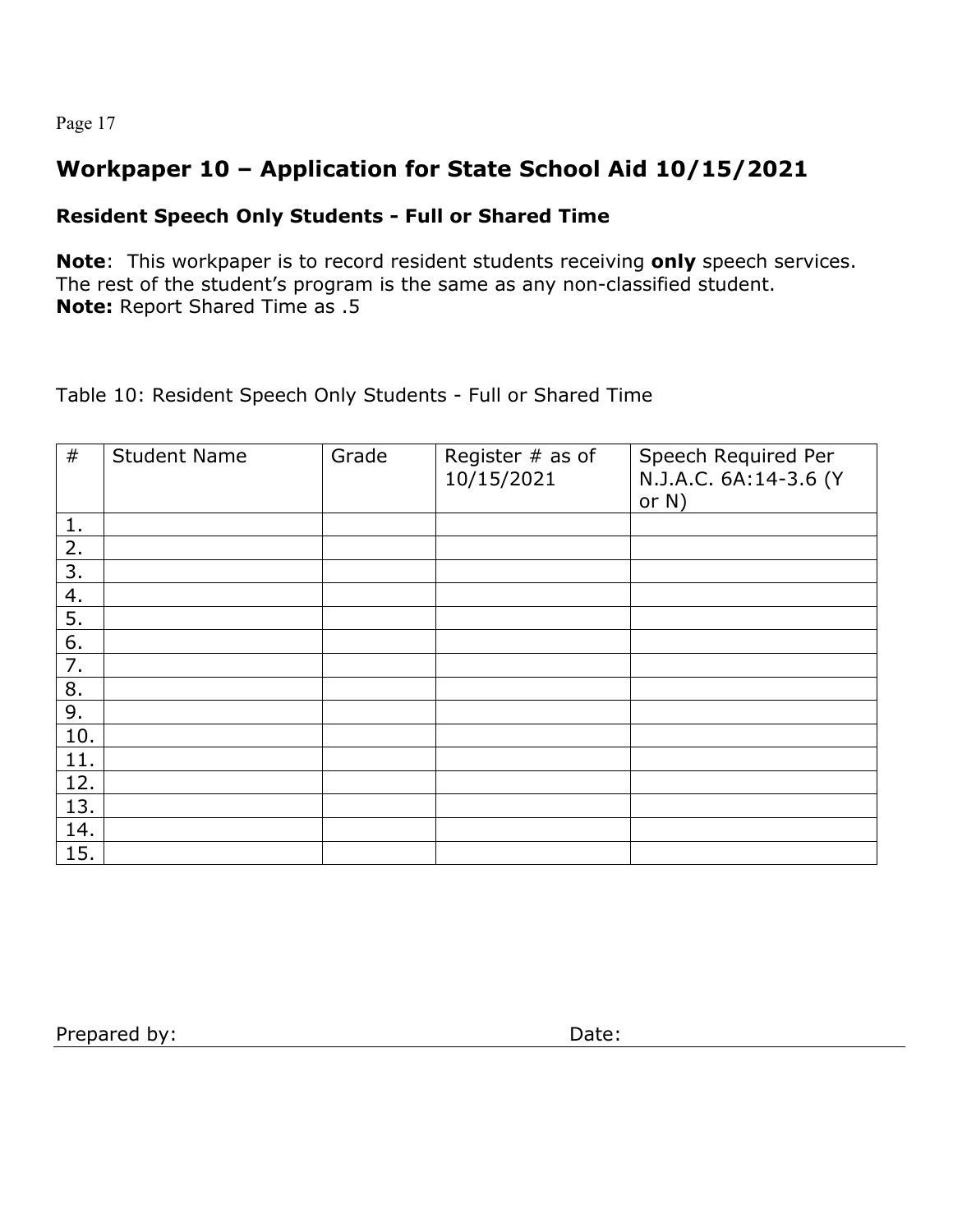# **Workpaper 11 – Application for State School Aid 10/15/2021**

#### **Enrolled Parent Paid Students**

#### Table 11: Parent Paid Students

| #   | <b>Student Name</b> | Grade | <b>School Attended</b><br>on 10/15/2021 | <b>Tuition Contract available</b><br>(if applicable)<br>$(Y \text{ or } N)$ |
|-----|---------------------|-------|-----------------------------------------|-----------------------------------------------------------------------------|
| 1.  |                     |       |                                         |                                                                             |
| 2.  |                     |       |                                         |                                                                             |
| 3.  |                     |       |                                         |                                                                             |
| 4.  |                     |       |                                         |                                                                             |
| 5.  |                     |       |                                         |                                                                             |
| 6.  |                     |       |                                         |                                                                             |
| 7.  |                     |       |                                         |                                                                             |
| 8.  |                     |       |                                         |                                                                             |
| 9.  |                     |       |                                         |                                                                             |
| 10. |                     |       |                                         |                                                                             |
| 11. |                     |       |                                         |                                                                             |
| 12. |                     |       |                                         |                                                                             |
| 13. |                     |       |                                         |                                                                             |
| 14. |                     |       |                                         |                                                                             |
| 15. |                     |       |                                         |                                                                             |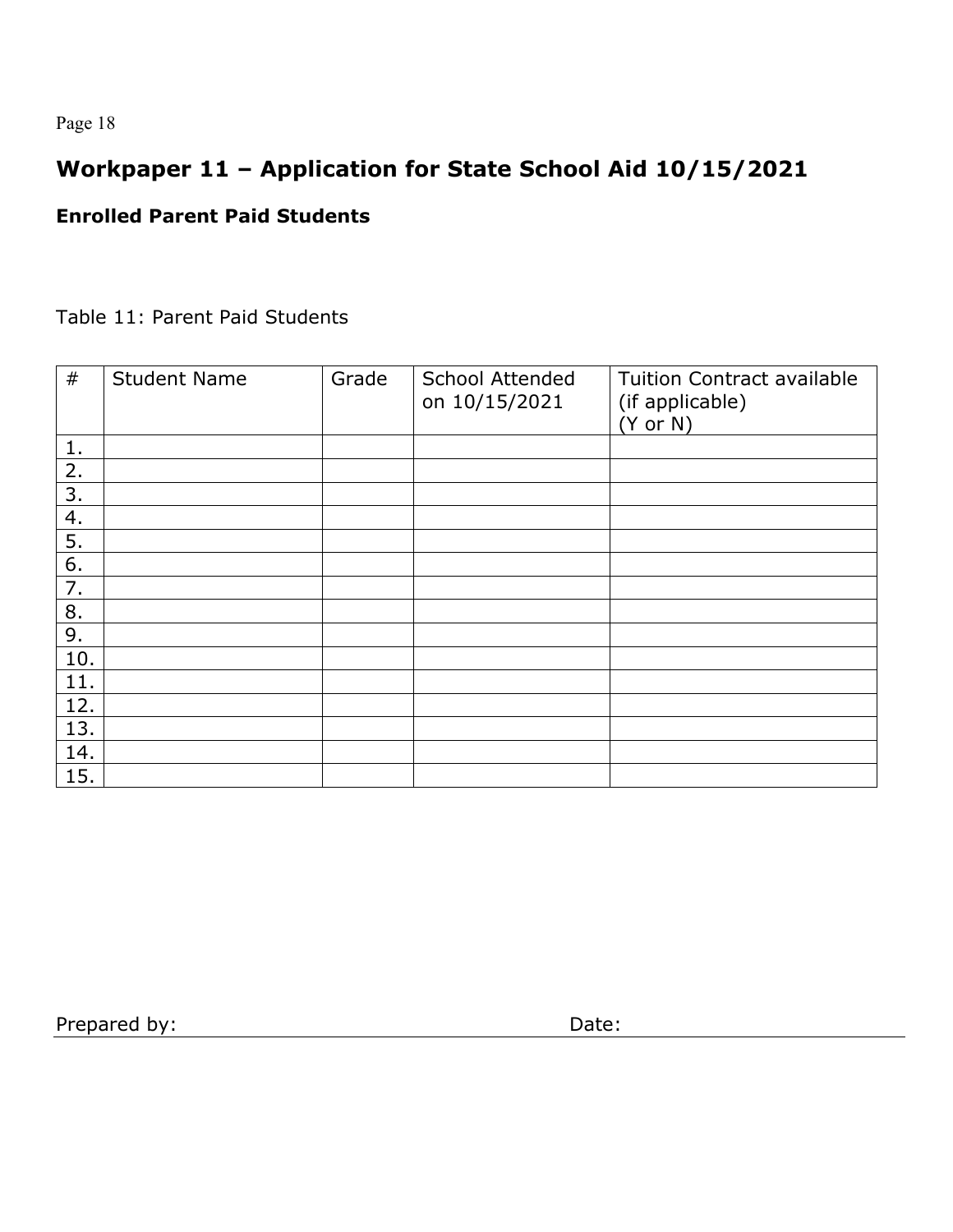# **Workpaper 12 – Application for State School Aid 10/15/2021**

### **School Choice Students enrolled from other districts.**

These are DOE funded students.

**Note:** Do not include tuition-free out of district students who did not qualify for School Choice Aid.

Table 12: Choice Students

| $\#$ | <b>Student Name</b> | Grade | School Attended on 10/15/2021 |
|------|---------------------|-------|-------------------------------|
| 1.   |                     |       |                               |
| 2.   |                     |       |                               |
| 3.   |                     |       |                               |
| 4.   |                     |       |                               |
| 5.   |                     |       |                               |
| 6.   |                     |       |                               |
| 7.   |                     |       |                               |
| 8.   |                     |       |                               |
| 9.   |                     |       |                               |
| 10.  |                     |       |                               |
| 11.  |                     |       |                               |
| 12.  |                     |       |                               |
| 13.  |                     |       |                               |
| 14.  |                     |       |                               |
| 15.  |                     |       |                               |